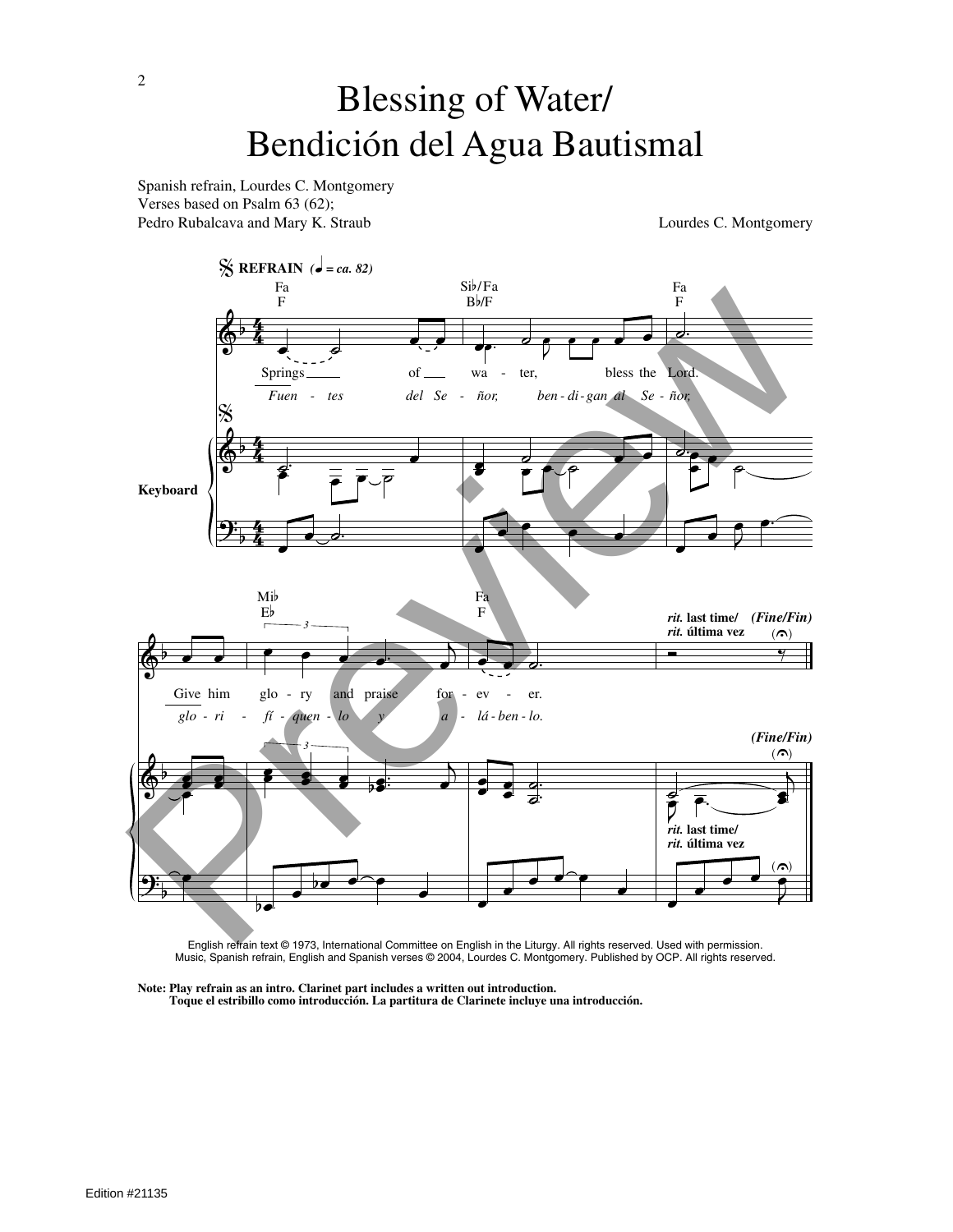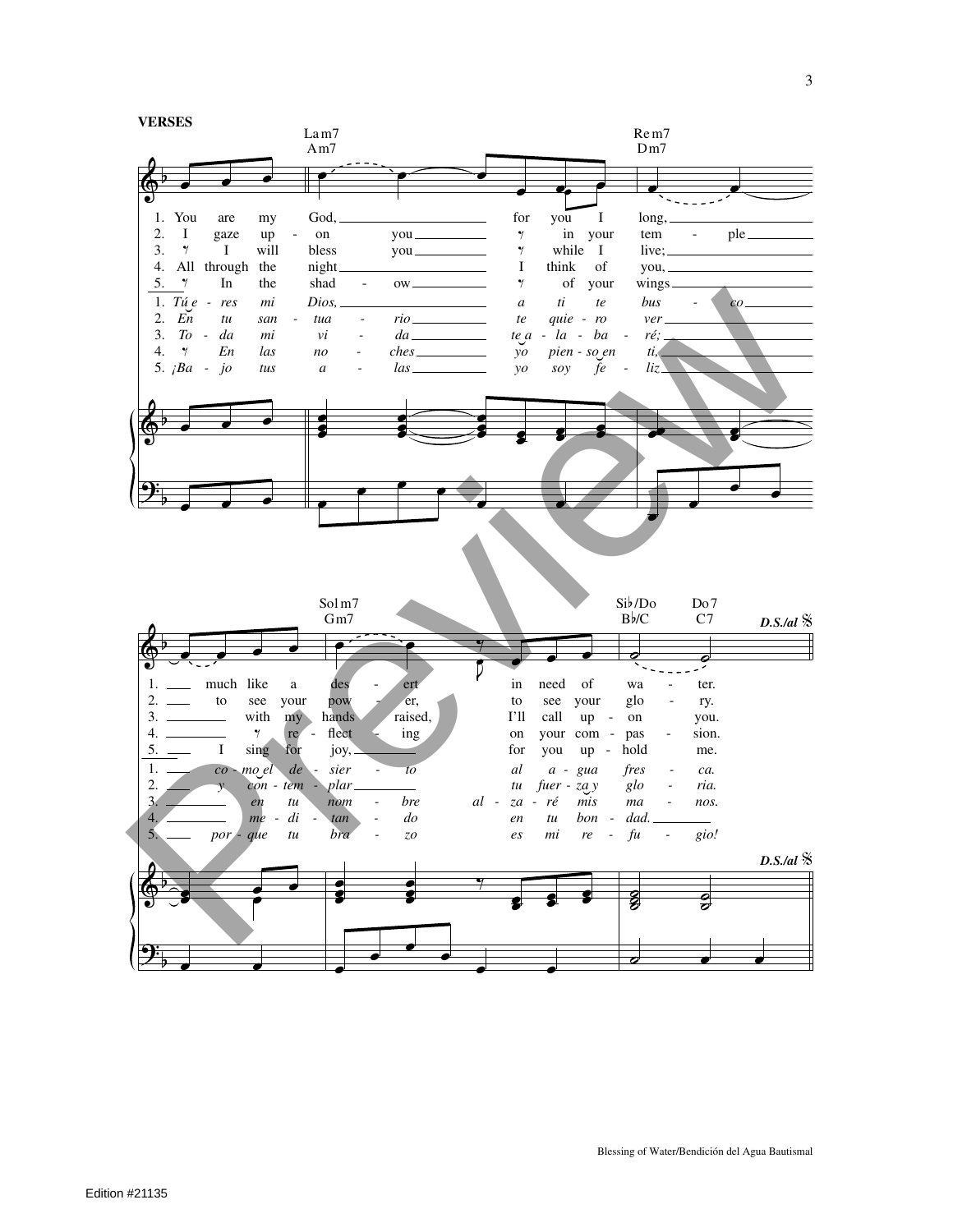## Blessing of Water/ Bendición del Agua Bautismal

*(Guitar/Vocal)*

Spanish refrain, Lourdes C. Montgomery

Verses based on Psalm 63 (62); Lourdes C. Montgomery Pedro Rubalcava and Mary K. Straub Choral arrangement by Craig S. Kingsbury



English refrain text © 1973, International Committee on English in the Liturgy. All rights reserved. Used with permission. Music, Spanish refrain, English and Spanish verses © 2004, Lourdes C. Montgomery. Published by OCP. All rights reserved.

**Note: Play refrain as an intro. Clarinet part includes a written out introduction.**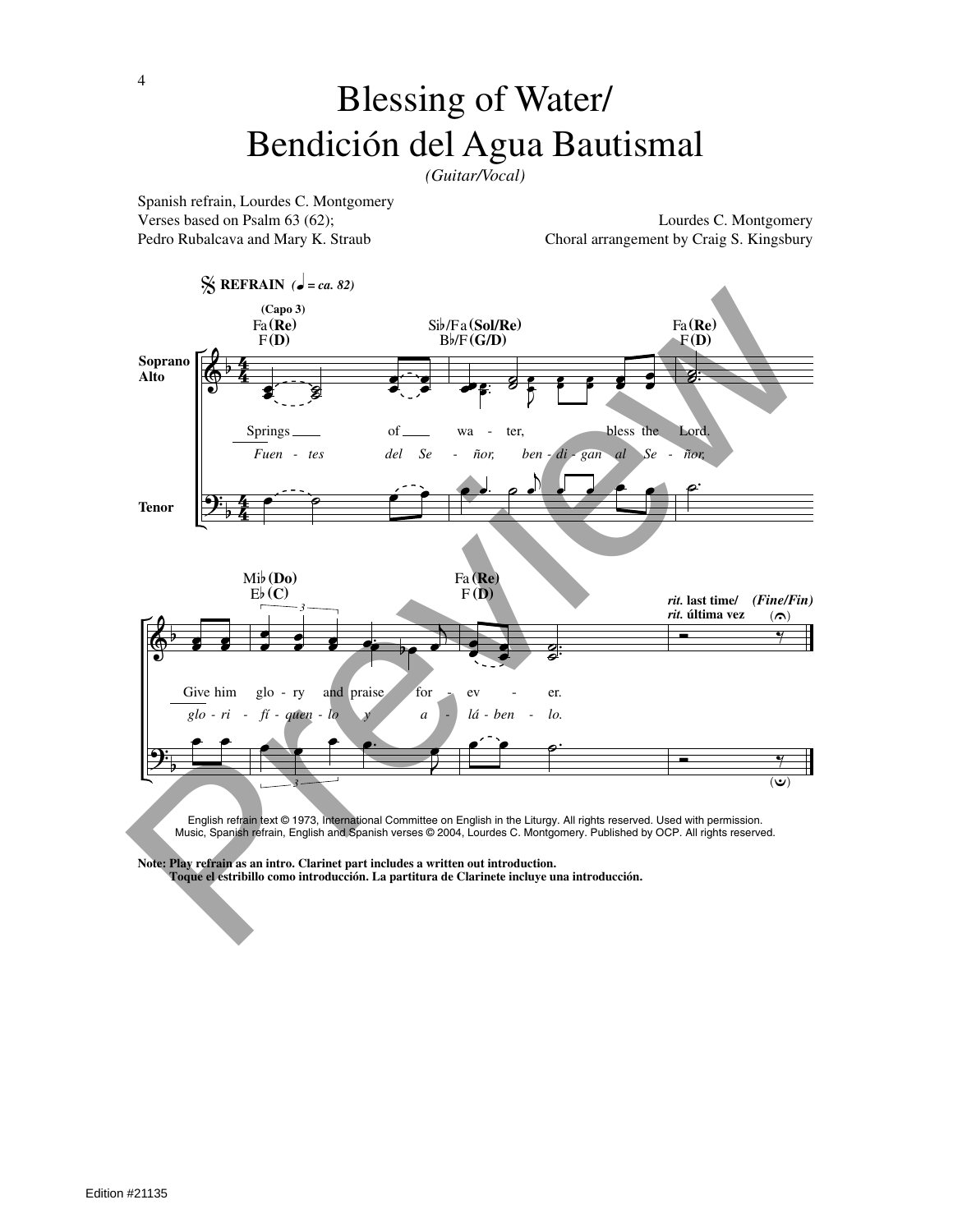|                                              | <b>VERSES</b><br>$Lam7$ (Fa#m7)<br>Am7 $(F\sharp m7)$                                              |                                              |                                                                     | $\text{Re } \text{m7} \left( \text{Si } \text{m7} \right)$<br>$Dm7$ (Bm7) |                                  |                            |  |
|----------------------------------------------|----------------------------------------------------------------------------------------------------|----------------------------------------------|---------------------------------------------------------------------|---------------------------------------------------------------------------|----------------------------------|----------------------------|--|
|                                              |                                                                                                    |                                              |                                                                     |                                                                           |                                  |                            |  |
|                                              |                                                                                                    |                                              |                                                                     |                                                                           |                                  |                            |  |
|                                              |                                                                                                    |                                              |                                                                     |                                                                           |                                  |                            |  |
| You<br>1.<br>are                             | Good,<br>my                                                                                        |                                              | for                                                                 | you<br>Ι.                                                                 | $long, \_$                       |                            |  |
| 2.<br>$\bf{I}$<br>gaze                       | $^{\rm on}$<br>up<br>$\overline{\phantom{a}}$                                                      |                                              | $\gamma$                                                            | in your                                                                   | tem                              | $\sim 10^{-1}$             |  |
| 3.<br>$\gamma$<br>$\mathbf I$                | will<br>bless                                                                                      |                                              | $\gamma$                                                            | while I                                                                   |                                  | $live; \_\_\_\_\_\_\_\_\_$ |  |
| All<br>4.<br>through<br>5.<br>In<br>$\gamma$ | the<br>night_<br>shad<br>the<br>$\sim$ $-$                                                         | <u> 1989 - Johann Stoff, deutscher Stoff</u> | $\bf{I}$<br>$\gamma$                                                | think<br>of<br>of your                                                    |                                  | you,                       |  |
|                                              |                                                                                                    |                                              |                                                                     |                                                                           | $wings$ <sub>____</sub>          |                            |  |
| 1. Tú $e$<br>res<br>$\sim$ $-$               | $Dios, \_$<br>mi                                                                                   |                                              | $\boldsymbol{a}$                                                    | $\,ti\,$<br>$\it{te}$                                                     | bus                              |                            |  |
| 2.<br>En<br>tu<br>To<br>3.<br>da<br>$\sim$   | tua<br>$\overline{\phantom{a}}$<br>san<br>mi<br>$\mathcal{V}$ <i>i</i><br>$\overline{\phantom{a}}$ | $rio$ <sub>___________</sub>                 | te                                                                  | quie - ro<br>$te\ a - la - ba -$                                          | ver<br>ré;                       |                            |  |
| 4.<br>$\gamma$<br>En                         | las<br>no<br>$\overline{\phantom{a}}$                                                              | $ches$ <sub>__________</sub>                 | $\mathcal{Y}$                                                       | pien - so en                                                              | $ti$ ,                           |                            |  |
| 5. $iBa$<br>$\dot{j}$<br>$\sim$              | tus<br>$\mathfrak{a}$<br>$\overline{\phantom{a}}$                                                  |                                              | $\mathcal{V}$                                                       | $\emph{fe}$ -<br>soy                                                      | $liz_$                           |                            |  |
| Solm7(Mim7)<br>$Gm7$ (Em7)                   |                                                                                                    |                                              | $Sib/Do(Sol/La)$ Do7(La7)<br>C7(A7)<br>Bb/C(G/A)<br>$D.S.$ /al $\%$ |                                                                           |                                  |                            |  |
|                                              |                                                                                                    |                                              |                                                                     |                                                                           |                                  |                            |  |
|                                              |                                                                                                    |                                              |                                                                     |                                                                           | O                                | Ð                          |  |
| much like<br>1.                              | des<br>a<br>$\overline{\phantom{a}}$                                                               | ert                                          | need<br>in                                                          | $\circ$                                                                   | wa                               | ter.                       |  |
| 2.<br>to<br>see<br>$\frac{1}{1}$             | your<br>pow<br>$\sim$ $-$                                                                          | er,                                          | to                                                                  | see your                                                                  | glo                              | ry.                        |  |
| 3.<br>with<br><u> Albanya Manazarta</u>      | hands<br>my                                                                                        | raised,                                      | I'll<br>call                                                        | up                                                                        | on                               | you.                       |  |
| 4.<br>$\gamma$                               | flect -<br>re -                                                                                    | ing                                          | your<br>on <sup>-</sup>                                             | $com -$                                                                   | pas<br>$\overline{\phantom{a}}$  | sion.                      |  |
| 5.<br>$\bf{I}$<br>sing                       | for<br>joy, _                                                                                      | $\overline{\phantom{a}}$                     | for<br>you                                                          | $up -$                                                                    | hold                             | me.                        |  |
| 1.<br>co - mo el                             | $\it sier$<br>$de -$<br>$\sim$ $-$                                                                 | to                                           | al<br>$\mathfrak{a}$                                                | gua                                                                       | fres<br>$\overline{\phantom{a}}$ | ca.                        |  |
| 2.<br>$\mathcal{Y}$                          | $plar_$<br>$con - tem -$                                                                           |                                              | $t\mu$                                                              | fuer - $\overline{z}a y$                                                  | $g$ lo                           | ria.                       |  |
| 3.<br><u> 1990 - Jan Jan Ja</u><br>en        | nom<br>tu                                                                                          | bre<br>$al -$                                | $za - r\acute{e}$                                                   | mis                                                                       | ma<br>$\blacksquare$             | nos.                       |  |
| 4.                                           | $me - di$<br>$\equiv$<br>tan<br>$\sim$                                                             | $d\sigma$                                    | tu<br>en                                                            | $bon -$                                                                   | dad.                             |                            |  |
| $5. \_$<br>por - que                         | bra<br>tu                                                                                          | z <sub>o</sub>                               | mi<br>$\overline{e}$ s                                              | re<br>$\overline{\phantom{a}}$                                            | fu<br>$\overline{\phantom{a}}$   | gio!                       |  |
|                                              |                                                                                                    |                                              |                                                                     |                                                                           |                                  |                            |  |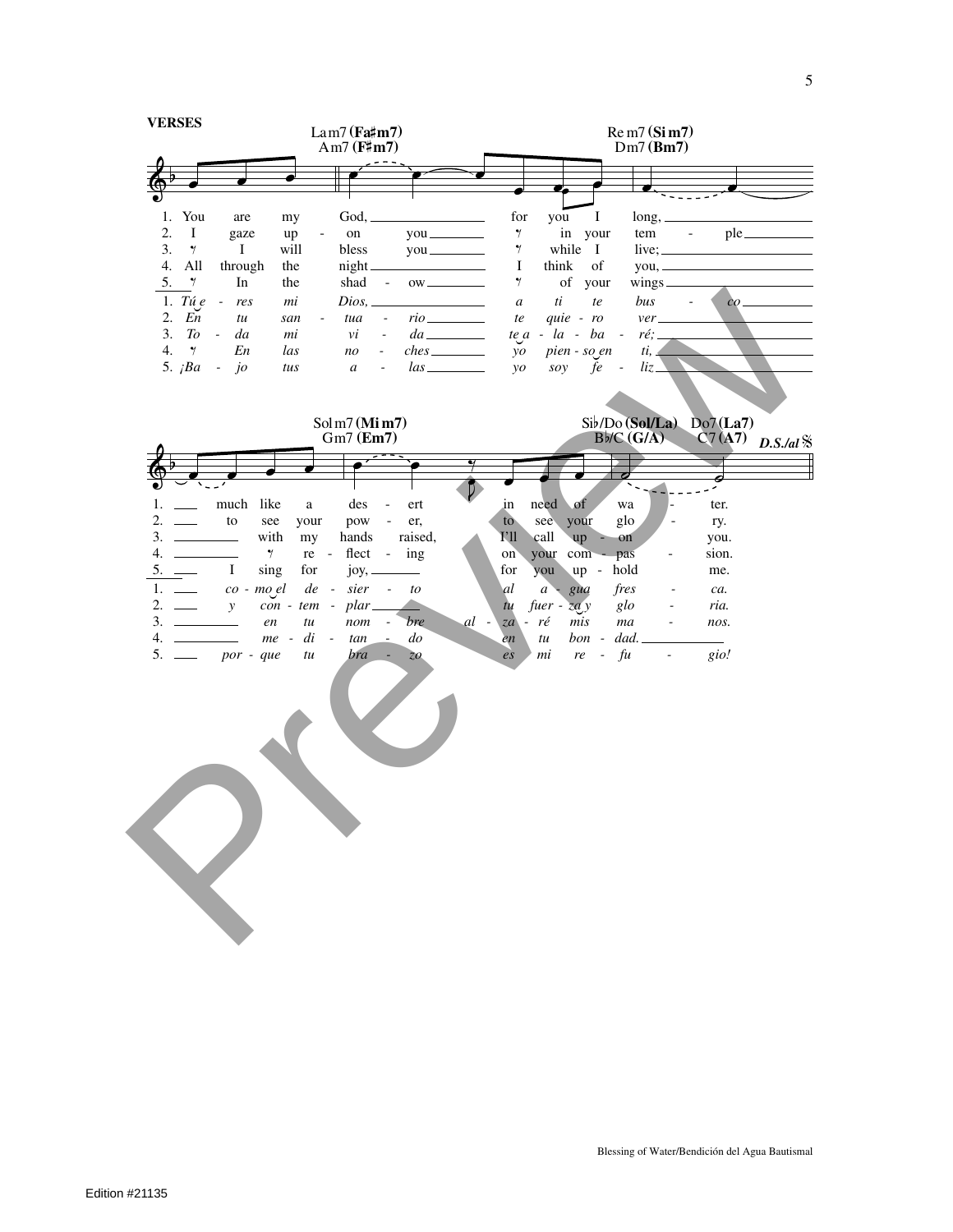Verses, Pedro Rubalcava Lourdes C. Montgomery



Spanish refrain text fr. Misal Romano © 1975, Conferencia Episcopal Mexicana. All rights reserved. Sole US agent: US Conference of Catholic Bishops. Used with permission.

English refrain text fr. *The Roman Missal* © 1973, International Committee on English in the Liturgy. All rights reserved. Used with permission.<br>Music and verses text © 2004, Lourdes C. Montgomery. Published by OCP. All r

**\*Play chord after Verses./Toque el acorde después de las Estrofas.**

**Note: Play refrain as an intro. Clarinet part includes a written out introduction./**

**Toque el estribillo como introducción. La partitura de clarinete incluye una introducción.**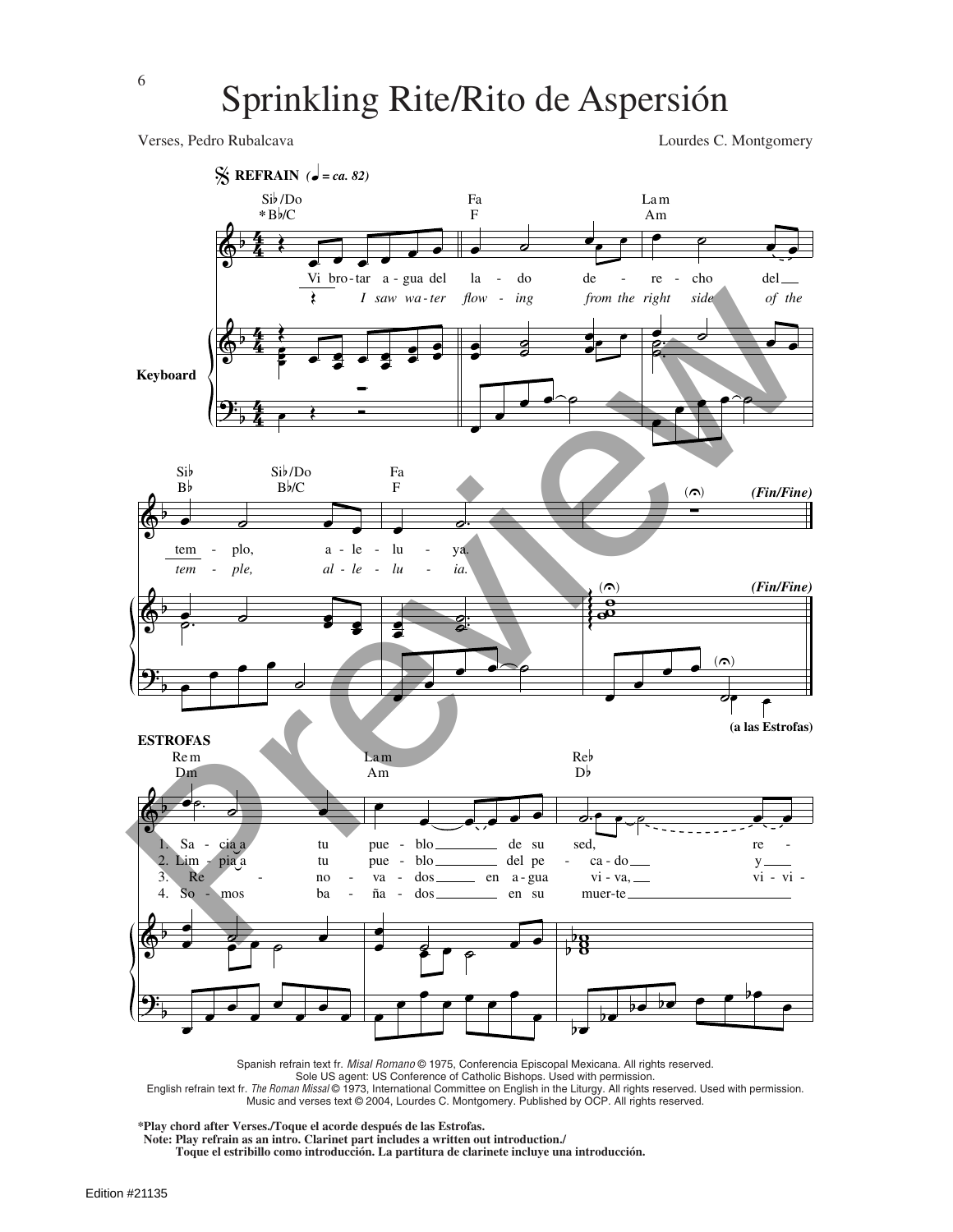![](_page_5_Figure_0.jpeg)

Sprinkling Rite/Rito de Aspersión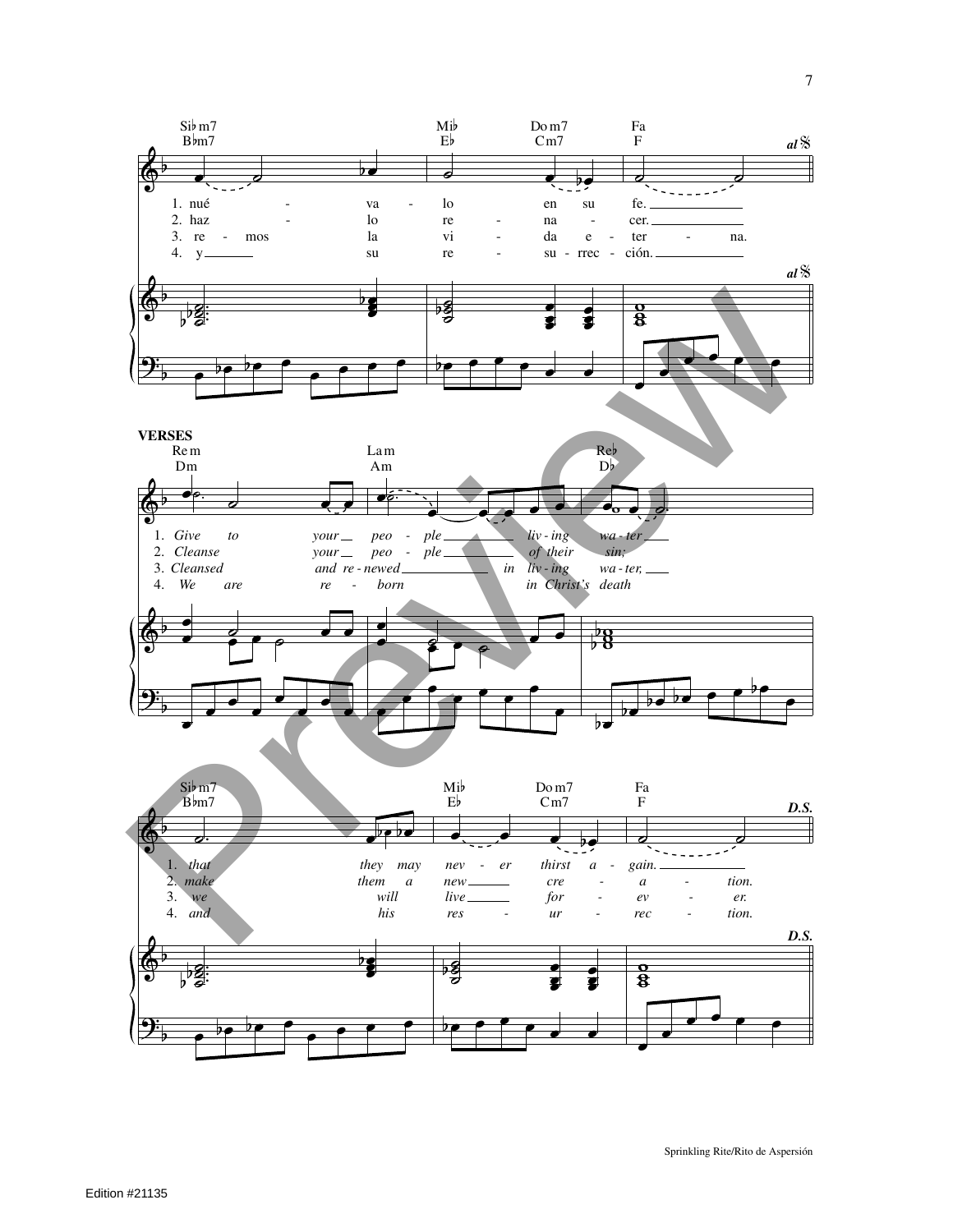#### Sprinkling Rite/ Rito de Aspersión

*(Guitar/Vocal)*

![](_page_6_Figure_2.jpeg)

**\*Play chord after Verses./Toque el acorde después de las Estrofas.**

**Note: Play refrain as an intro. Clarinet part includes a written out introduction./**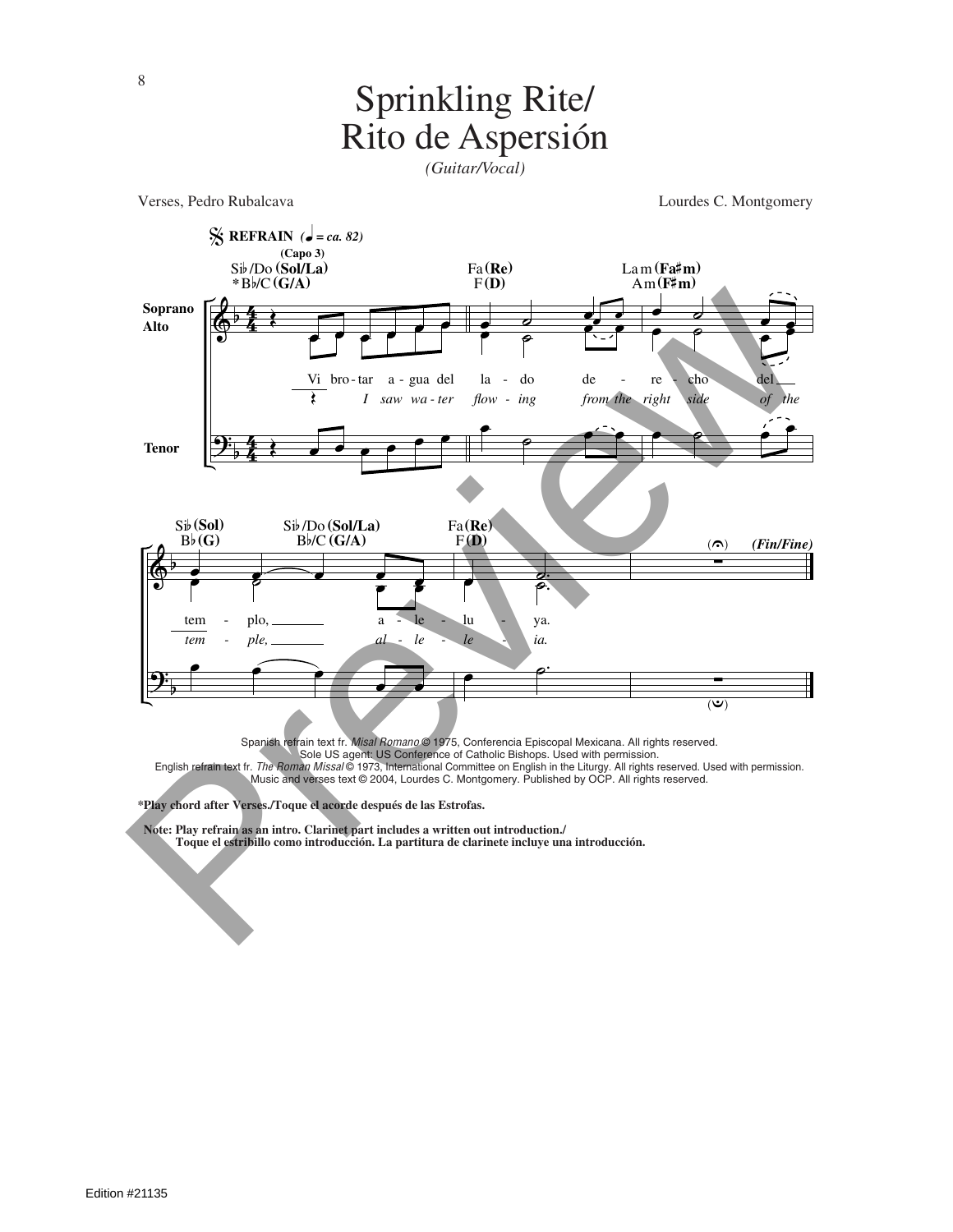![](_page_7_Figure_0.jpeg)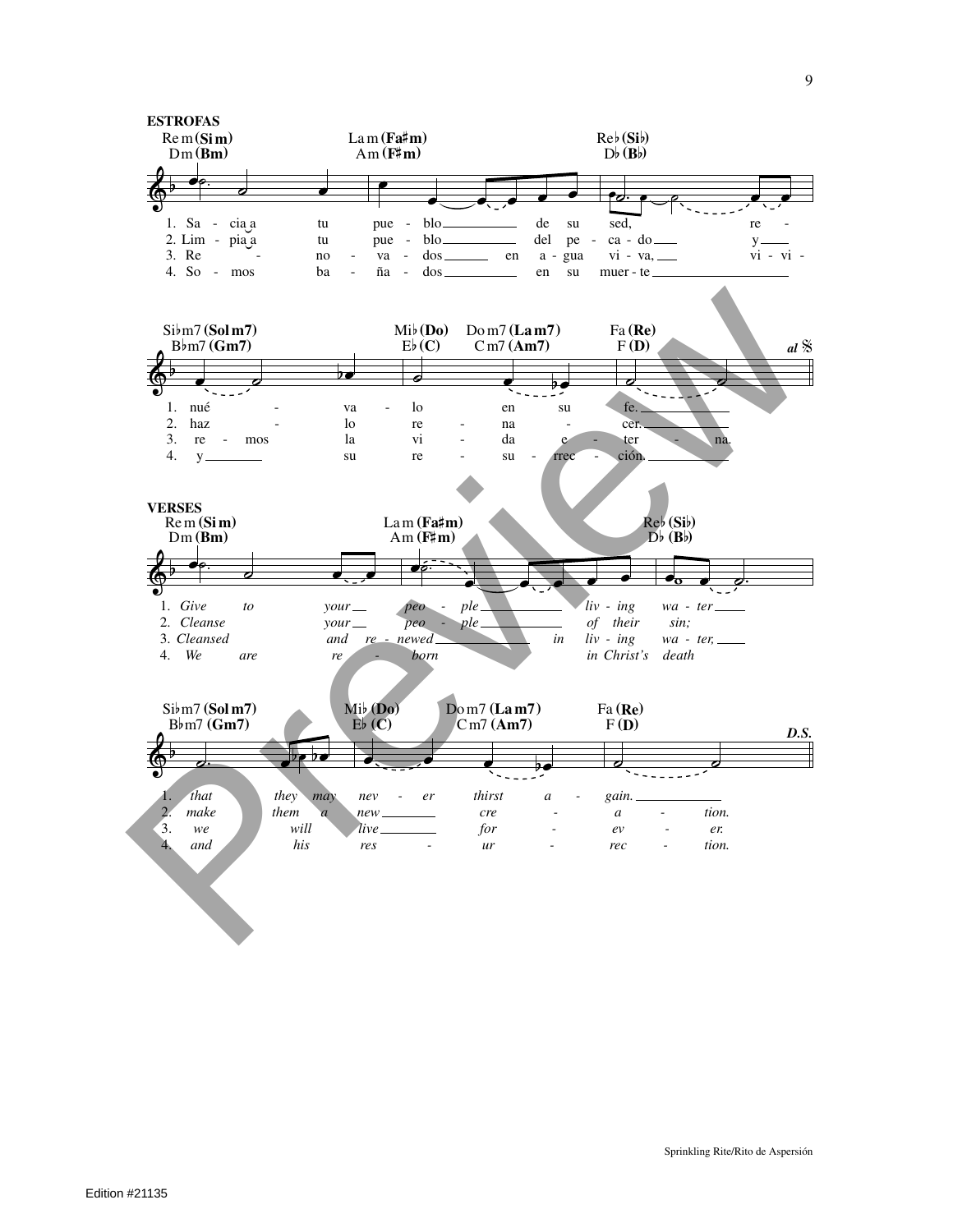# Blessing of Water/ Bendición del Agua Bautismal

CLARINET in  $B$  Lourdes C. Montgomery Arranged by Rodolfo López

![](_page_8_Figure_3.jpeg)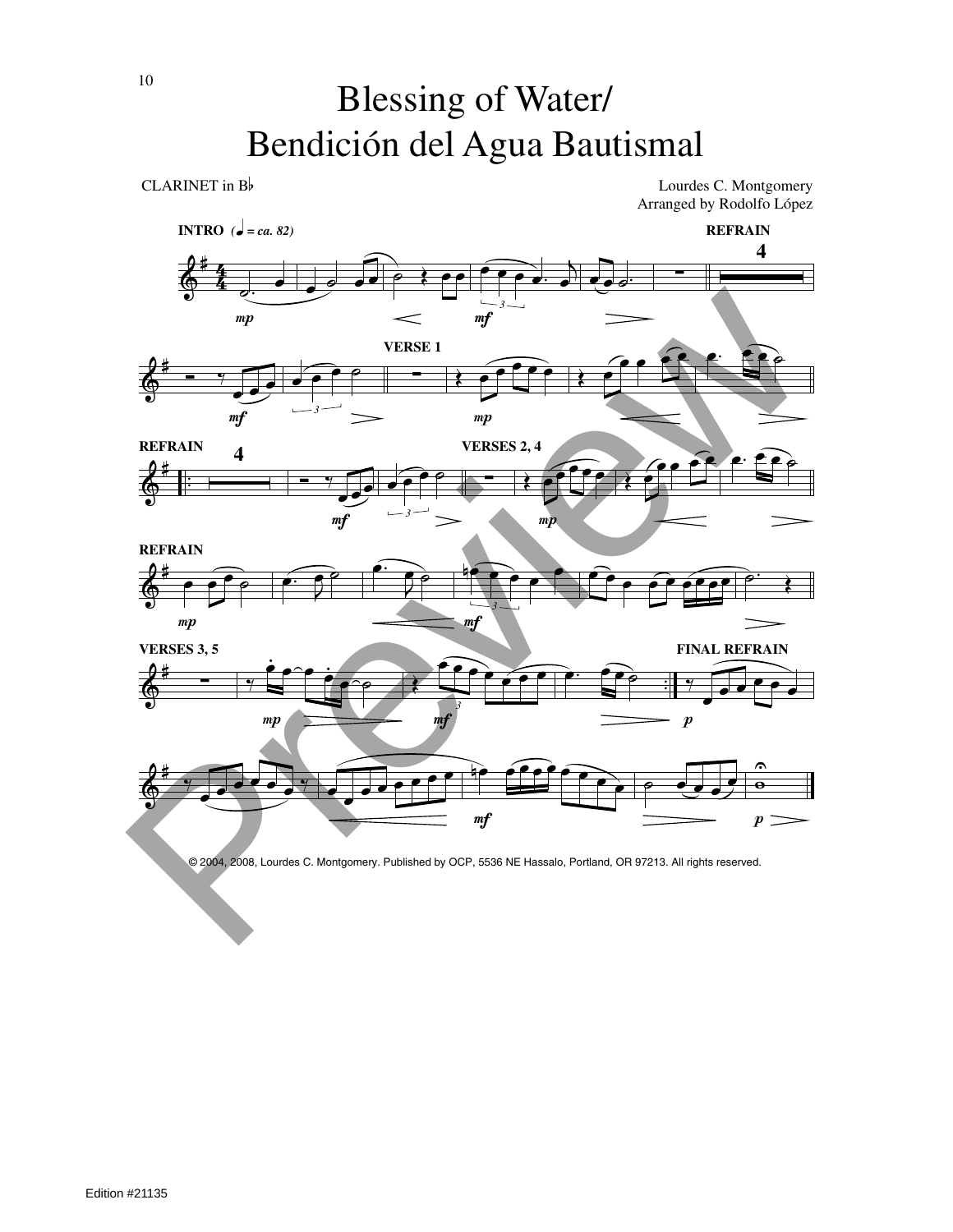# Sprinkling Rite/ Rito de Aspersión

CLARINET in  $B$  Lourdes C. Montgomery Arranged by Rodolfo López

![](_page_9_Figure_3.jpeg)

© 2004, 2008, Lourdes C. Montgomery. Published by OCP, 5536 NE Hassalo, Portland, OR 97213. All rights reserved.